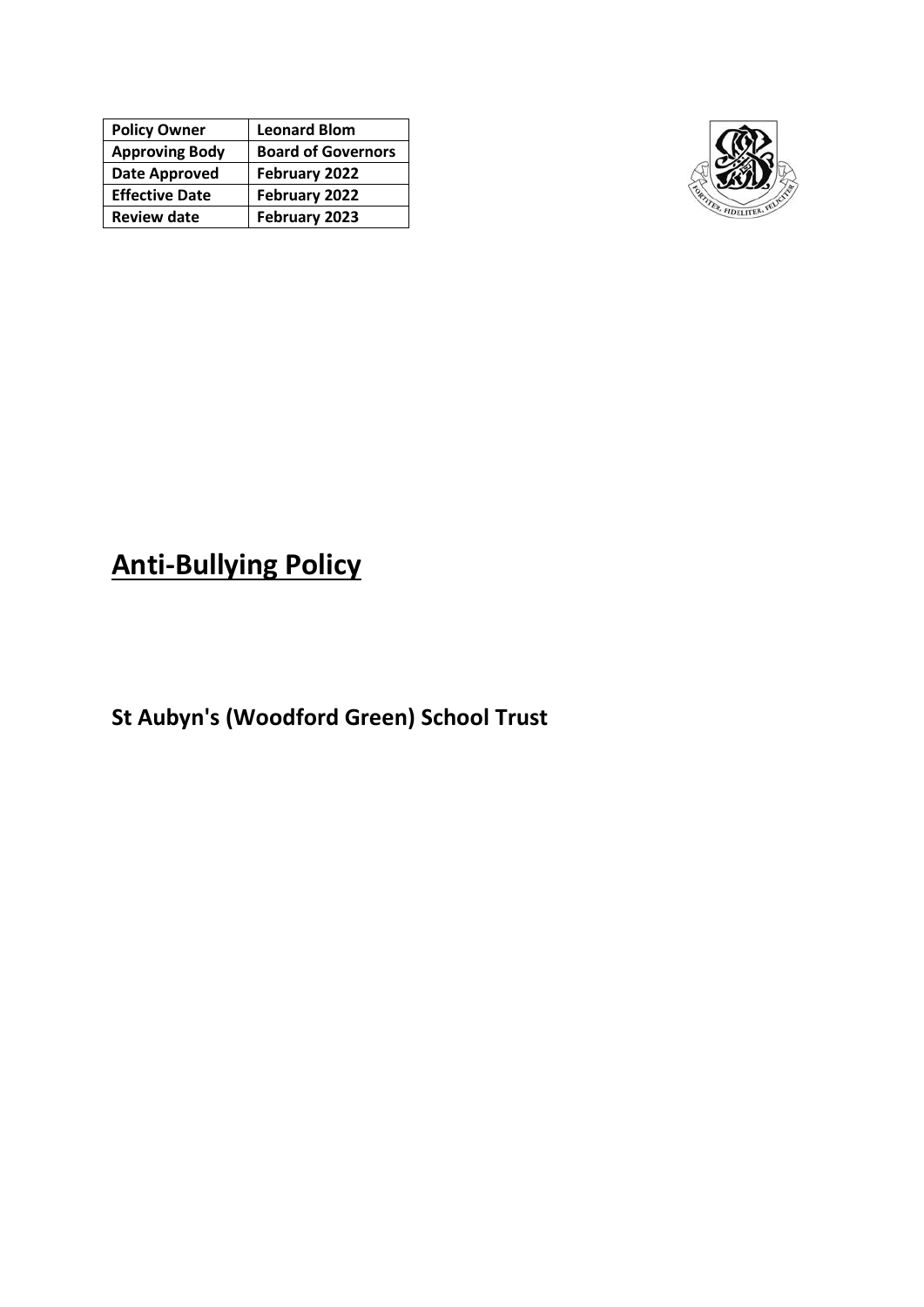# **Contents**

| 1  |     |
|----|-----|
| 2  |     |
| 3  |     |
| 4  |     |
| 5  |     |
| 6  |     |
|    |     |
| 8  |     |
| 9  |     |
| 10 |     |
| 11 |     |
| 12 |     |
| 13 |     |
| 14 |     |
| 15 |     |
| 16 | .14 |

# Appendix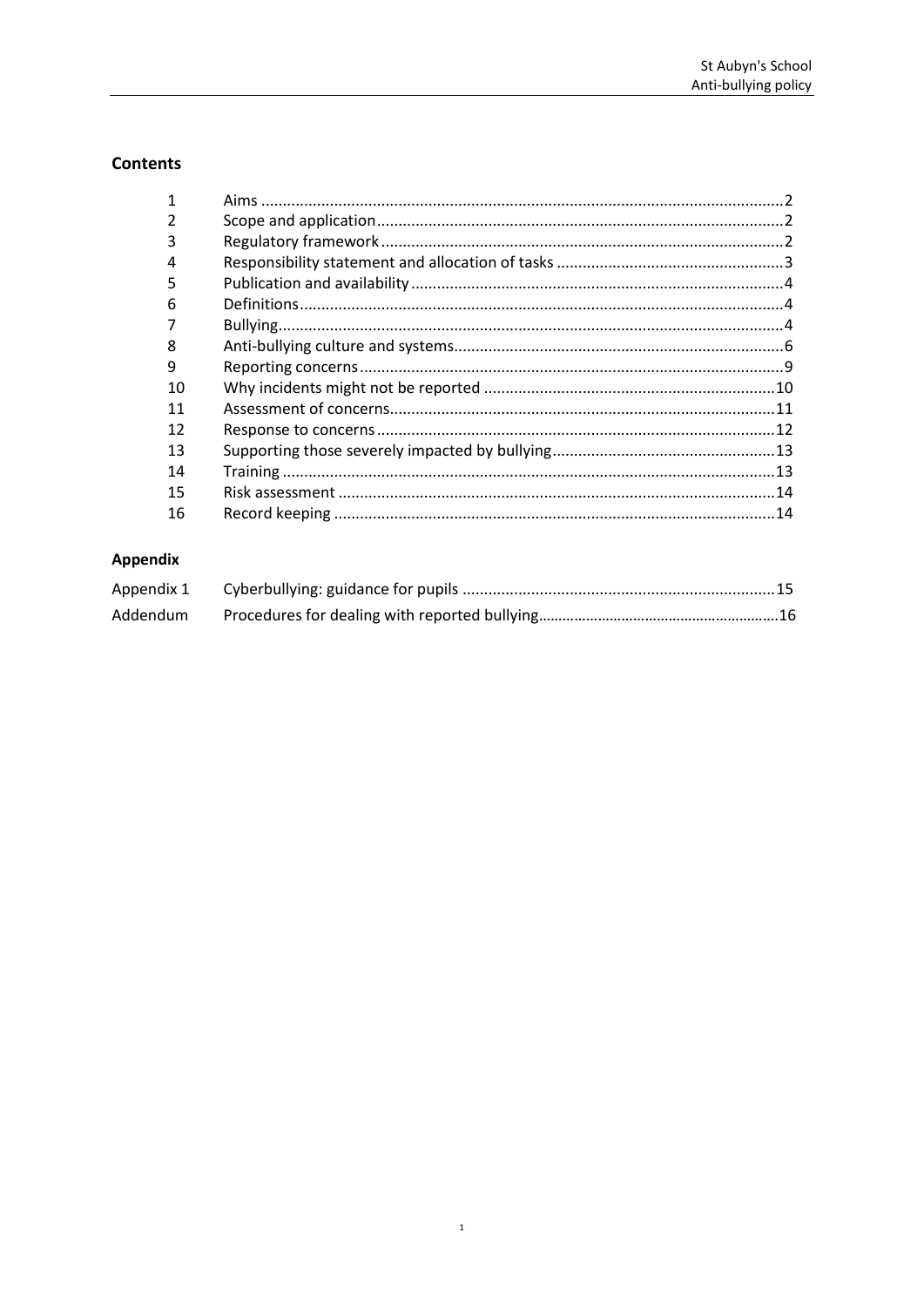# <span id="page-2-0"></span>1 **Aims**

- 1.1 This is the anti-bullying policy of St Aubyn's School (**School**).
- 1.2 The aims of this policy are:
	- 1.2.1 to actively promote and safeguard the welfare of pupils at the School;
	- 1.2.2 to maintain and drive a positive and supportive culture among all pupils and staff throughout the School; and
	- 1.2.3 to prevent bullying, detect it when it occurs, and respond to it appropriately on a case-by-case basis;
	- 1.2.4 to help to create a culture of safety, equality and protection.

# <span id="page-2-1"></span>2 **Scope and application**

- 2.1 This policy applies to the whole School including the Early Years Foundation Stage (**EYFS**).
- 2.2 This policy applies at all times when the pupil is:
	- 2.2.1 in or at School;
	- 2.2.2 representing the School or wearing School uniform;
	- 2.2.3 travelling to or from School;
	- 2.2.4 on School-organised trips;
	- 2.2.5 associated with the School at any time;
	- 2.2.6 in the care of the School or not and the School becomes aware of an incident of bullying.
- 2.3 This policy shall also apply to pupils at all times and places in circumstances where failing to apply this policy may:
	- 2.3.1 affect the health, safety or well-being of a member of the School community or a member of the public;
	- 2.3.2 have repercussions for the orderly running of the School; or
	- 2.3.3 bring the School into disrepute.

#### <span id="page-2-2"></span>3 **Regulatory framework**

- 3.1 This policy has been prepared to meet the School's responsibilities under:
	- 3.1.1 Education (Independent School Standards) Regulations 2014;
	- 3.1.2 *Statutory framework for the Early Years Foundation Stage* (DfE, March 2017);
	- 3.1.3 Education and Skills Act 2008;
	- 3.1.4 Children Act 1989;
	- 3.1.5 Data Protection Act 2018 and General Data Protection Regulation (GDPR); and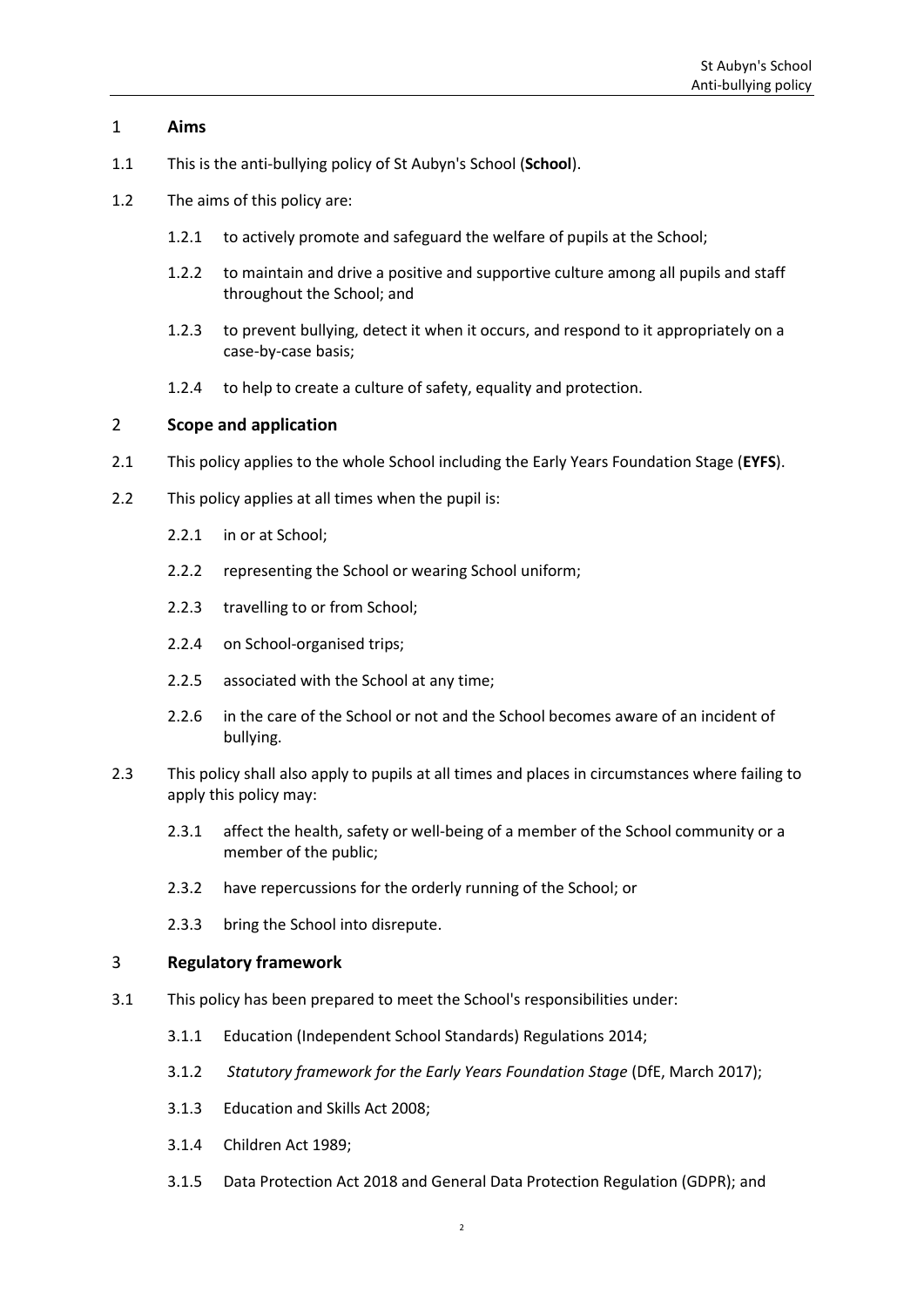3.1.6 Equality Act 2010.

- 3.2 This policy has regard to the following guidance and advice:
	- 3.2.1 [Keeping children safe in education \(](https://www.gov.uk/government/publications/keeping-children-safe-in-education--2)DfE, September 2019) (**KCSIE**);
	- 3.2.2 [Working together to safeguard children](https://assets.publishing.service.gov.uk/government/uploads/system/uploads/attachment_data/file/722305/Working_Together_to_Safeguard_Children_-_Guide.pdf) (HM Government, July 2018) (**WTSC**);
	- 3.2.3 [Information sharing: advice for practitioners providing safeguarding services to](https://www.gov.uk/government/publications/safeguarding-practitioners-information-sharing-advice)  [children, young people, parents and carers \(](https://www.gov.uk/government/publications/safeguarding-practitioners-information-sharing-advice)HM Government, July 2018);
	- 3.2.4 [Preventing and tackling bullying: advice for head teachers, staff and governing](https://www.gov.uk/government/uploads/system/uploads/attachment_data/file/623895/Preventing_and_tackling_bullying_advice.pdf)  [bodies](https://www.gov.uk/government/uploads/system/uploads/attachment_data/file/623895/Preventing_and_tackling_bullying_advice.pdf) (DfE, July 2017);
	- 3.2.5 [Cyberbullying: advice for head teachers](https://www.gov.uk/government/uploads/system/uploads/attachment_data/file/374850/Cyberbullying_Advice_for_Headteachers_and_School_Staff_121114.pdf) and school staff (DfE, November 2014);
	- 3.2.6 [Sexual violence and sexual harassment between children in schools and colleges](https://www.gov.uk/government/uploads/system/uploads/attachment_data/file/667862/Sexual_Harassment_and_Sexual_Violence_-_Advice.pdf)  [\(DfE, May 2018\)](https://www.gov.uk/government/uploads/system/uploads/attachment_data/file/667862/Sexual_Harassment_and_Sexual_Violence_-_Advice.pdf) (DfE, May 2018);
	- 3.2.7 [Searching, screening and confiscation: advice for schools](https://www.gov.uk/government/uploads/system/uploads/attachment_data/file/674416/Searching_screening_and_confiscation.pdf) (DfE, January 2018);
	- 3.2.8 [Advice and guidance: how can we stop prejudice based bullying in schools](https://www.equalityhumanrights.com/en/advice-and-guidance/how-can-we-stop-prejudice-based-bullying-schools) (Equality and Human Rights Commission);
	- 3.2.9 [Relationships education, relationships and sex education and health education](https://assets.publishing.service.gov.uk/government/uploads/system/uploads/attachment_data/file/805781/Relationships_Education__Relationships_and_Sex_Education__RSE__and_Health_Education.pdf)  [guidance \(](https://assets.publishing.service.gov.uk/government/uploads/system/uploads/attachment_data/file/805781/Relationships_Education__Relationships_and_Sex_Education__RSE__and_Health_Education.pdf)DfE, June 2019).
- 3.3 The following School policies, procedures and resource materials are relevant to this policy:
	- 3.3.1 behaviour management policy;
	- 3.3.2 risk assessment policy;
	- 3.3.3 acceptable use policy for pupils;
	- 3.3.4 online safety policy;
	- 3.3.5 safeguarding child protection policy;
	- 3.3.6 Additional Learning Policy.

# <span id="page-3-0"></span>4 **Responsibility statement and allocation of tasks**

- 4.1 The Proprietor has overall responsibility for all matters which are the subject of this policy.
- 4.2 To ensure the efficient discharge of its responsibilities under this policy, the Proprietor has allocated the following tasks:

| <b>Task</b>                                                                      | Allocated to | When / frequency of review            |
|----------------------------------------------------------------------------------|--------------|---------------------------------------|
| Keeping the policy up to date<br>and compliant with the law and<br>best practice | L Blom       | As required, and at least<br>annually |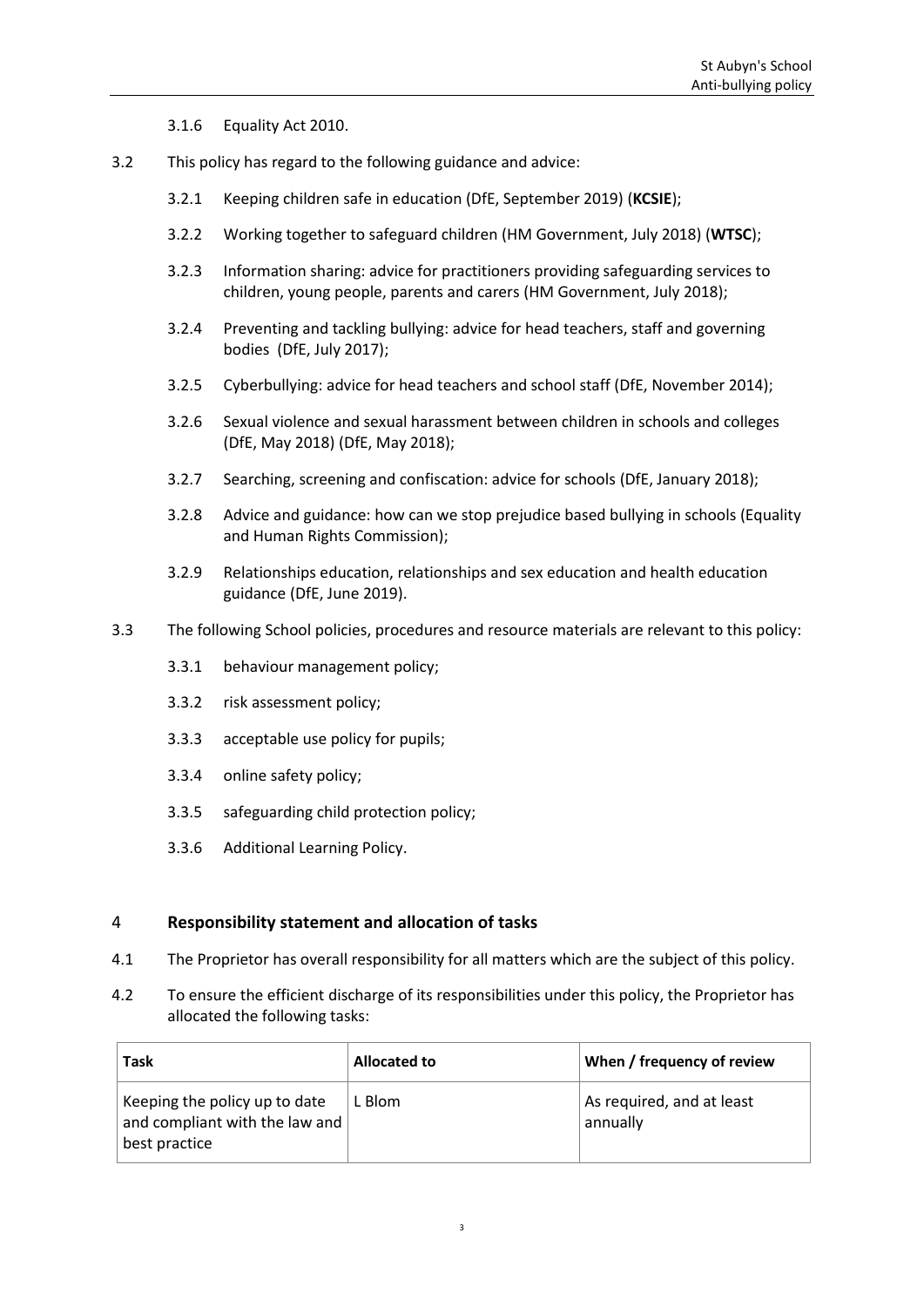| Task                                                                                                                                                  | <b>Allocated to</b> | When / frequency of review            |
|-------------------------------------------------------------------------------------------------------------------------------------------------------|---------------------|---------------------------------------|
| Monitoring the<br>implementation of the policy,<br>relevant risk assessments and<br>any action taken in response<br>and evaluating effectiveness      | L Blom              | As required, and at least termly      |
| Maintaining up to date records<br>of all information created in<br>relation to the policy and its<br>implementation as required by<br>the GDPR        | L Blom<br>C Wear    | As required, and at least<br>annually |
| Seeking input from interested<br>groups (such as pupils, staff,<br>Parents) to consider<br>improvements to the School's<br>processes under the policy | L Blom              | As required, and at least<br>annually |
| Formal annual review                                                                                                                                  | Proprietor          | Annually                              |

# <span id="page-4-0"></span>5 **Publication and availability**

- 5.1 This policy is published on the School website.
- 5.2 This policy is available in hard copy on request.
- 5.3 A copy of the policy is available for inspection from the School office during the School day.
- 5.4 This policy can be made available in large print or other accessible format if required.

#### <span id="page-4-1"></span>6 **Definitions**

- 6.1 Where the following words or phrases are used in this policy:
	- 6.1.1 References to the **Proprietor** are references to the board of Governors.
	- 6.1.2 References to the **Headmaster** may include deputies.
	- 6.1.3 References to **Parent** or **Parents** means the natural or adoptive parents of the pupil (irrespective of whether they are or have ever been married, with whom the pupil lives, or whether they have contact with the pupil) as well as any person who is not the natural or adoptive parent of the pupil, but who has care of, or parental responsibility for, the pupil e.g. legal guardian, education guardian and / or host parent / carer.

# <span id="page-4-2"></span>7 **Bullying**

- 7.1 Bullying is always unacceptable and will not be dismissed as being normal or as "banter" or simply "part of growing up". Bullying will not be tolerated by the School because:
	- 7.1.1 it is harmful to the person who is bullied, to those who engage in bullying behaviour, and those who support them, and can in some cases lead to lasting psychological damage and even suicide;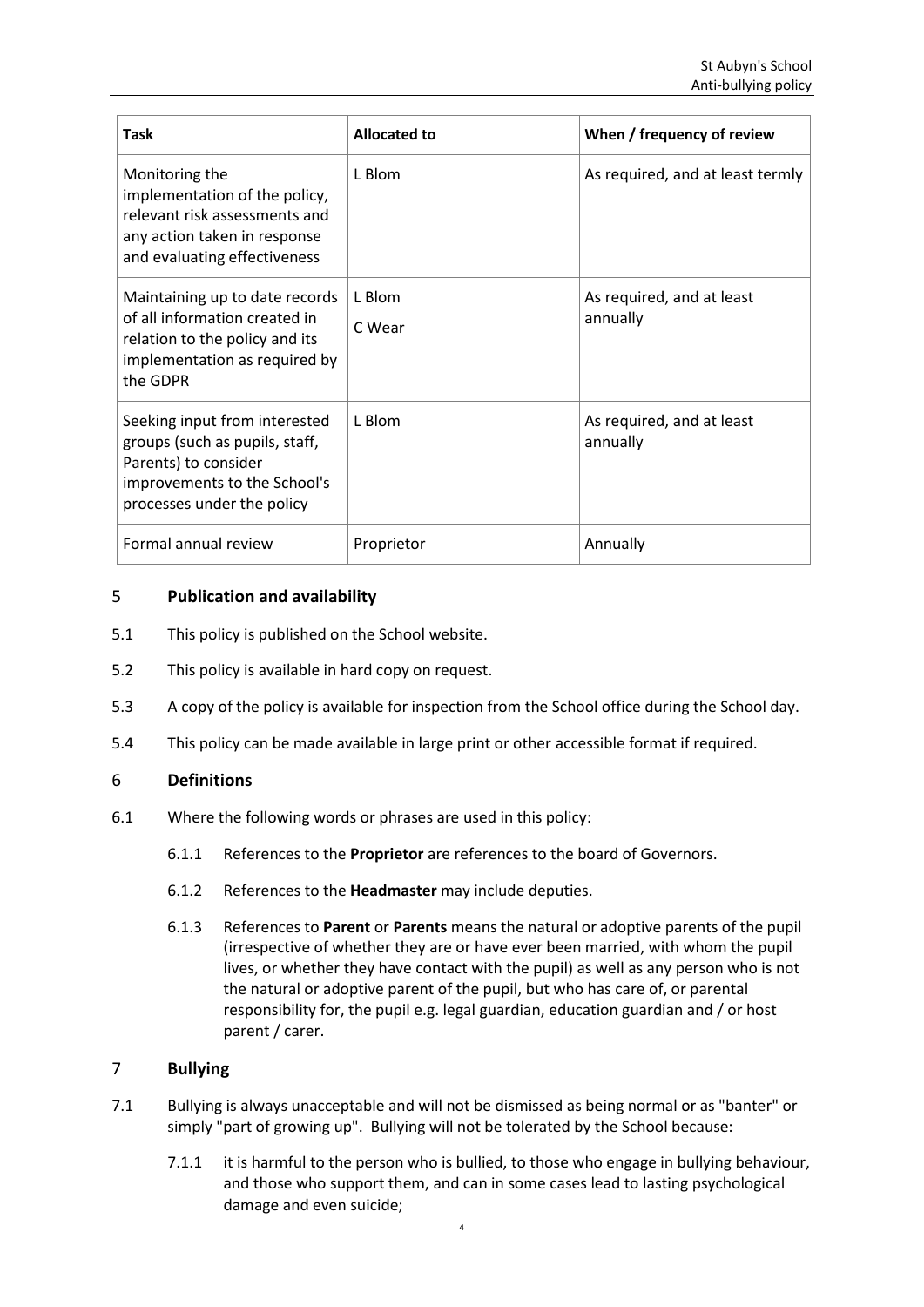- 7.1.2 it interferes with a pupil's right to enjoy his / her learning and leisure time free from intimidation;
- 7.1.3 it is contrary to all our aims and values, our internal culture and the reputation of the School.
- 7.2 Bullying is behaviour by an individual or group, that intentionally hurts another individual or group either physically or emotionally. Bullying is often motivated by prejudice against particular groups. Bullying may be:
	- 7.2.1 **Physical**: hitting, kicking, pushing people around, spitting, or taking, damaging or hiding possessions
	- 7.2.2 **Verbal**: name-calling, taunting, teasing, insulting or demanding money
	- 7.2.3 **Exclusionary behaviour**: intimidating, isolating or excluding a person from a group
	- 7.2.4 **General unkindness**: spreading rumours or writing unkind notes, mobile phone texts or emails;
	- 7.2.5 **Low level disruptive behaviour:** wearing "banter" and "horseplay" over a prolonged period of time;
	- 7.2.6 **Cyberbullying:** bullying that takes place using technology. This may include bullying through the use of mobile electronic devices, social media or gaming sites. See [Appendix 1](#page-15-0) to this policy for guidance for pupils about cyberbullying. The School's separate acceptable use policy for pupils sets out the School rules about the use of technology including mobile electronic devices.
	- 7.2.7 **Harmful sexual behaviours**: includes sexual harassment and sexual violence:
		- (a) **sexual harassment**: unwanted conduct of a sexual nature that can occur online and offline. It can include but is not limited to:
			- (i) sexual comments, such as telling sexual stories, making lewd comments, making sexual remarks about clothes and appearance and calling someone sexualised names;
			- (ii) sexual jokes or taunting;
			- (iii) physical behaviour such as deliberately brushing against someone, interfering with their clothes, displaying pictures, photos or drawings of a sexual nature;
			- (iv) online sexual harassment which may include: non-consensual sharing of sexual images and videos (sexting); inappropriate sexual comments on social media; exploitation; coercion and threats; upskirting.

Incidences of sexual harassment will be investigated to ensure they are not part of a wider pattern of sexual harassment and / or sexual violence.

- (b) **sexual violence**: sexual offences under the Sexual Offences Act 2003, specifically rape, assault by penetration and sexual assault.
- 7.3 Bullying may also be: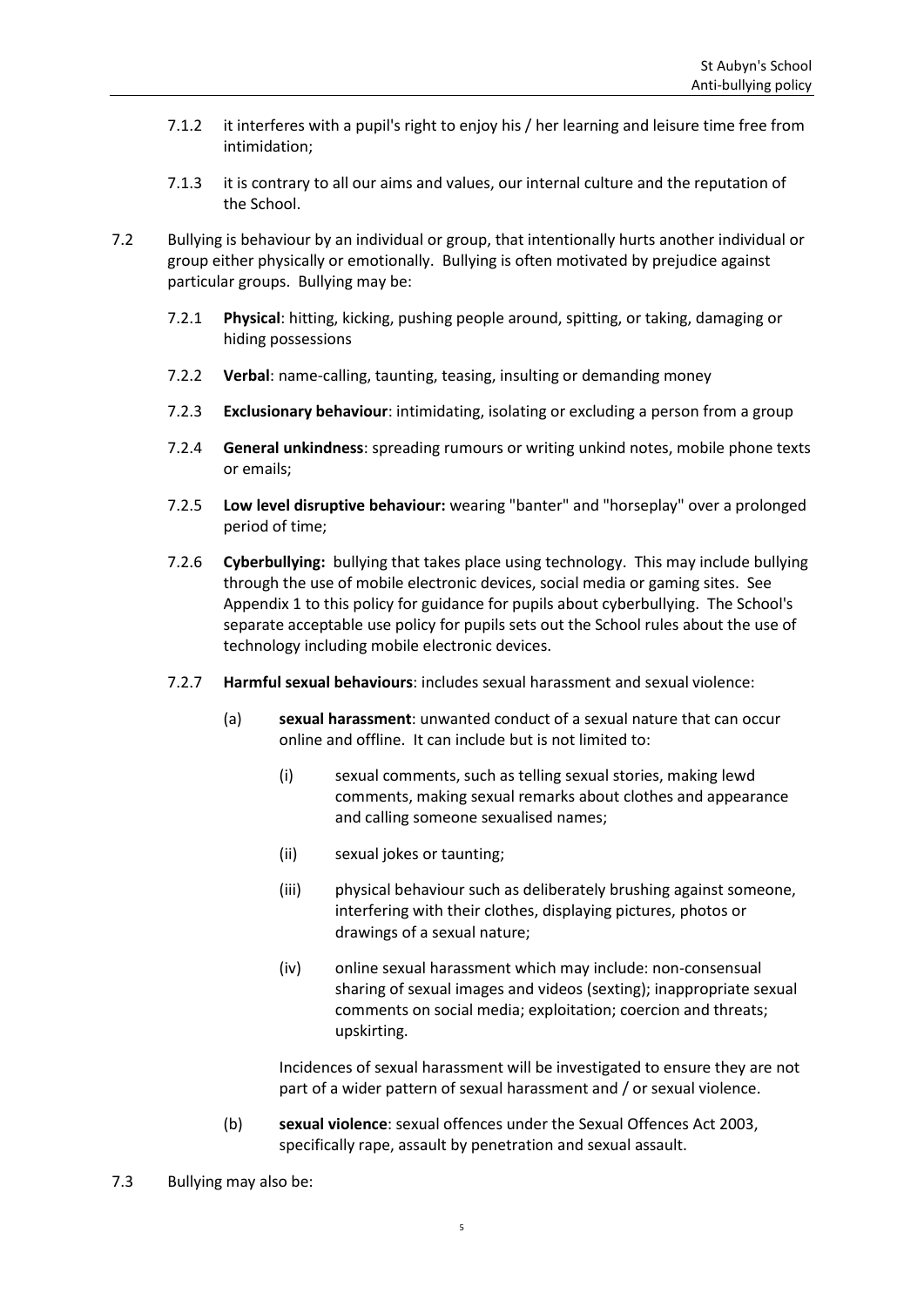- 7.3.1 sexist: related to a person's sex or gender reassignment;
- 7.3.2 racist, or regarding someone's religion, belief or culture;
- 7.3.3 related to a person's sexual orientation (homophobic bullying);
- 7.3.4 related to a person's home circumstances; or
- 7.3.5 related to a person's disability, special educational needs, learning difficulty, health or appearance.
- 7.4 Not all bullying is deliberate or intended to hurt. Some individuals may see their hurtful conduct as "teasing" or "a game" or "for the good of" the other person. These forms of bullying are equally unacceptable but may not be malicious and can often be corrected quickly with advice and without disciplinary sanctions. If left unchallenged or dismissed low level disruption can have a wearing, and significant impact on targeted individuals exposed to such behaviour.
- 7.5 A person who makes a physical or sexual assault on another, or who steals or causes damage to the property of another, commits a criminal offence. Bullying may also be regarded as threatening behaviour or harassment which can be either a criminal offence or a civil wrong. Certain acts of voyeurism e.g. upskirting which typically involves taking a picture under a person's clothing without them knowing, with the intention of viewing parts of their body or clothing not otherwise visible to obtain sexual gratification, or cause the victim humiliation, distress or alarm are criminal offences. Misuse of electronic communications could also be a criminal offence, for example it is an offence to send an electronic communication (such as a text message or email) to another person with the intent to cause distress or anxiety.

#### 7.6 **Safeguarding**

- 7.6.1 Some behaviour by a pupil towards another may be of such a nature that safeguarding concerns are raised. Such behaviour may include bullying (including cyberbullying and prejudiced-based bullying), causing physical harm, initiation / hazing type violence and rituals, sexting or any form of sexual harassment or violence.
- 7.6.2 The School's policy and procedures with regard to peer on peer abuse are set out in the School's safeguarding child protection policy. Concerns about a pupil's welfare because they are the victim or perpetrator of bullying behaviour must be reported in accordance with the safeguarding child protection policy and procedures and appropriate action taken, taking into account the Local Safeguarding Partners' threshold document<sup>1</sup>.
- 7.6.3 The School will always treat a bullying incident as giving rise to a child protection concern when there is reasonable cause to believe that a child (whether victim or perpetrator) is suffering or likely to suffer significant harm.

# <span id="page-6-0"></span>8 **Anti-bullying culture and systems**

8.1 It is everyone's responsibility to ensure, whatever the circumstances, that no-one becomes a victim of bullying. A person may be vulnerable to bullying because of his / her age, physical appearance, nationality, colour, sex, sexual orientation, gender reassignment, religion or belief, culture or learning difficulty, disability, home circumstances or because he / she is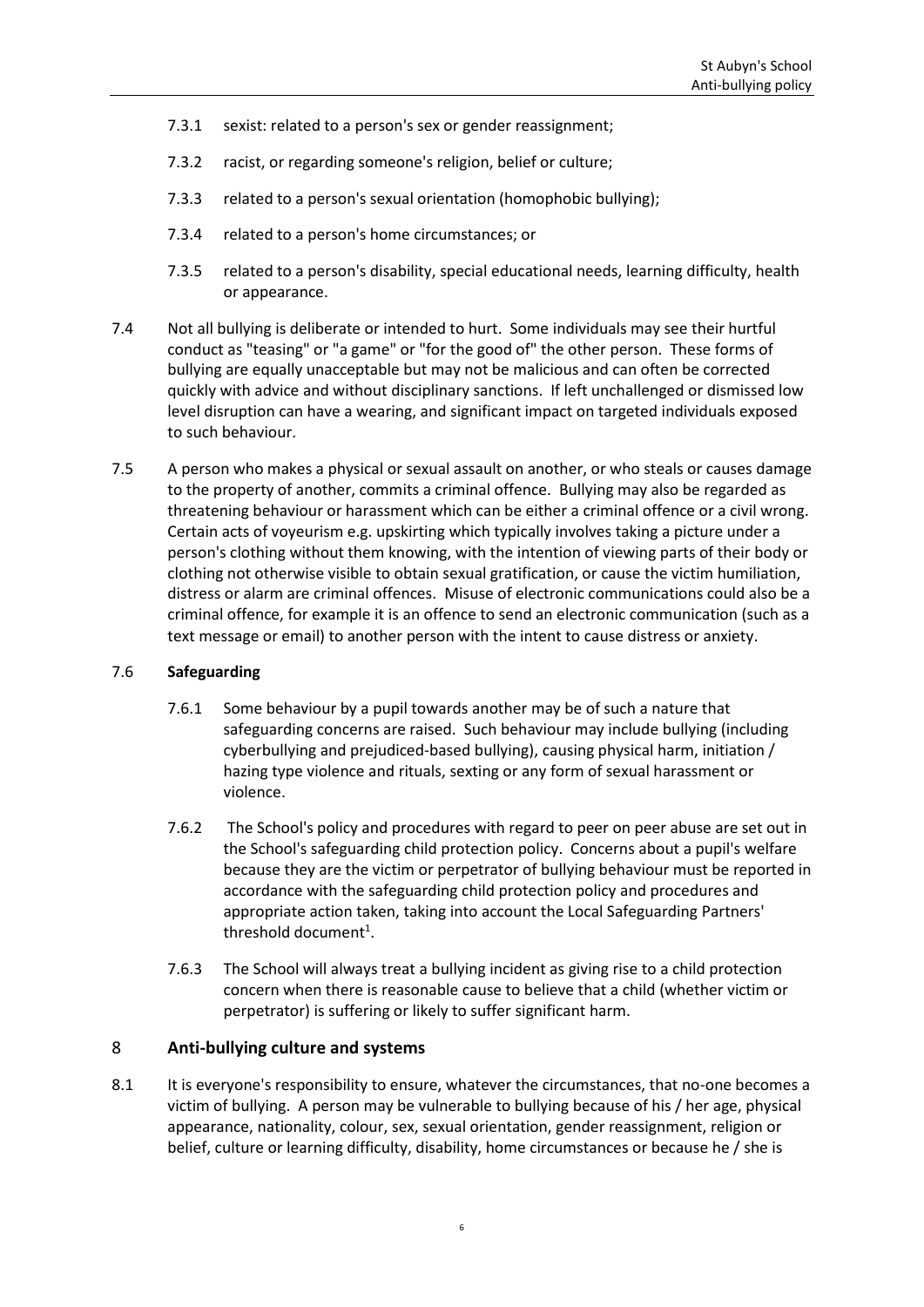new in the School, appears to be uncertain or has no friends. He / She may also become a target because of an irrational decision by a bully.

- 8.2 Our expectation of all members of the School community is that:
	- 8.2.1 everyone will uphold the School rules;
	- 8.2.2 a pupil or a member of staff or volunteer who witnesses or hears of an incident of bullying will report it in accordance with the terms of this policy;
	- 8.2.3 a complaint of bullying will always be taken seriously;
	- 8.2.4 no-one will tolerate unkind actions or remarks or stand by when someone else is being bullied.
- 8.3 In School and in every year group:
	- 8.3.1 discriminatory and offensive words and behaviour are treated as unacceptable;
	- 8.3.2 positive attitudes are fostered towards people with any protected characteristic including those who are disabled and towards ethnic, religious, cultural and linguistic groups within and outside the School; and
	- 8.3.3 positive attitudes are fostered towards gender and sexuality differences through the curriculum and tutorials.

#### 8.4 **Proprietor**

- 8.4.1 The Proprietor has overall responsibility for promoting and safeguarding the welfare of pupils at the School, ensuring that those in leadership and management positions actively promote pupil well-being. This includes ensuring that policies and procedures are in place and implemented effectively to:
	- (a) minimise the risk of bullying at the School so that pupils and staff feel safe and secure;
	- (b) intervene early in low-level disruption to prevent negative behaviours escalating;
	- (c) deal swiftly with allegations and incidents of bullying at the School so that pupils and staff feel confident that all incidents will be dealt with appropriately;
	- (d) consider incidences of sexual harassment in broad terms so that it is challenged in order to prevent the normalisation of behaviours which can provide an environment that may lead to sexual violence.

#### 8.5 **Staff**

- 8.5.1 Through their training and experience, members of staff and volunteers are expected to promote an anti-bullying culture by:
	- (a) celebrating achievement;
	- (b) anticipating problems and providing support;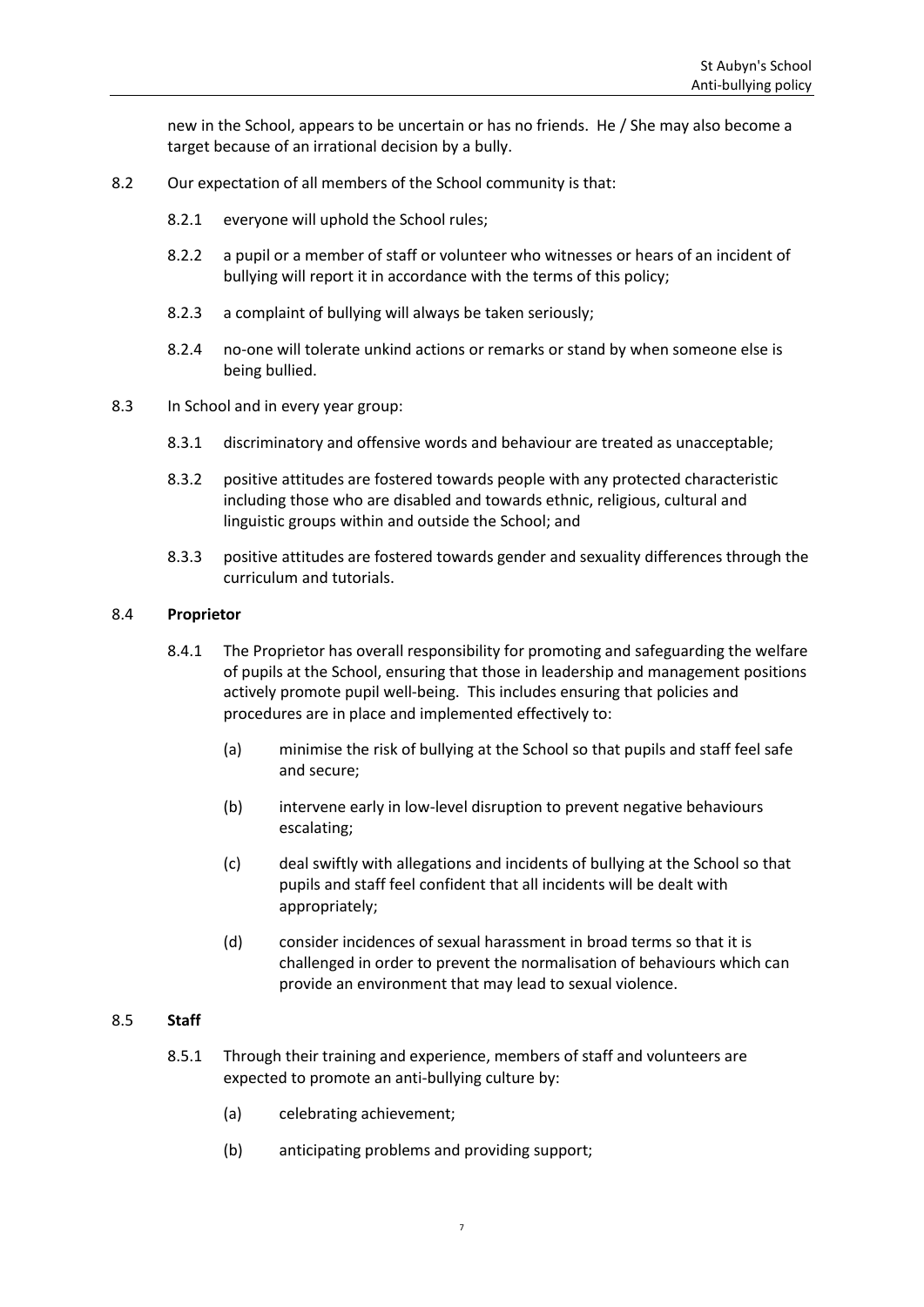- (c) adopting a proactive interactive approach to bullying by gathering intelligence about issues between pupils which might provoke conflict and developing strategies to prevent bullying occurring in the first place;
- (d) disciplining perpetrators fairly, consistently and reasonably, taking into account any special educational needs or disabilities of the pupil, taking into account the motivations and any underlying safety concerns of the perpetrator and providing support as appropriate;
- (e) making opportunities to listen to pupils;
- (f) acting as advocates of pupils.
- 8.5.2 Members of staff and volunteers are vigilant at all times but particularly:
	- (a) at the start and end of the school day when pupils arrive and leave the site;
	- (b) before lessons;
	- (c) in the queue for the dining hall and in the dining hall itself;
	- (d) in School corridors;
	- (e) on School transport / School trips.
- 8.5.3 Heads of Department receive feedback and information from teachers about friendship patterns, particular incidents, any pupil who seems to be isolated, any growing "power base" and any known conflict between pupils so that strategies can be developed to prevent bullying incidents.

#### 8.6 **Pupils**

- 8.6.1 Through the School's pastoral care systems, pupils are informed and taught that bullying will not be tolerated in the School. They are encouraged:
	- (a) to celebrate the effort and achievements of others;
	- (b) to hold and promote positive attitudes;
	- (c) to feel able to share problems with staff;
	- (d) to turn to someone they trust, if they have a problem;
	- (e) not to feel guilty about airing complaints;
	- (f) to be kind, considerate and tolerant towards others;
	- (g) to be aware of the impact their behaviour can have on others;
	- (h) to challenge their peers if they are unkind to others;
	- (i) to celebrate the diversity of others;
	- (j) to use technology safely and securely and to be aware of the risks and impact of the use of technology on themselves and others;
	- (k) To follow the St Aubyn's Promises.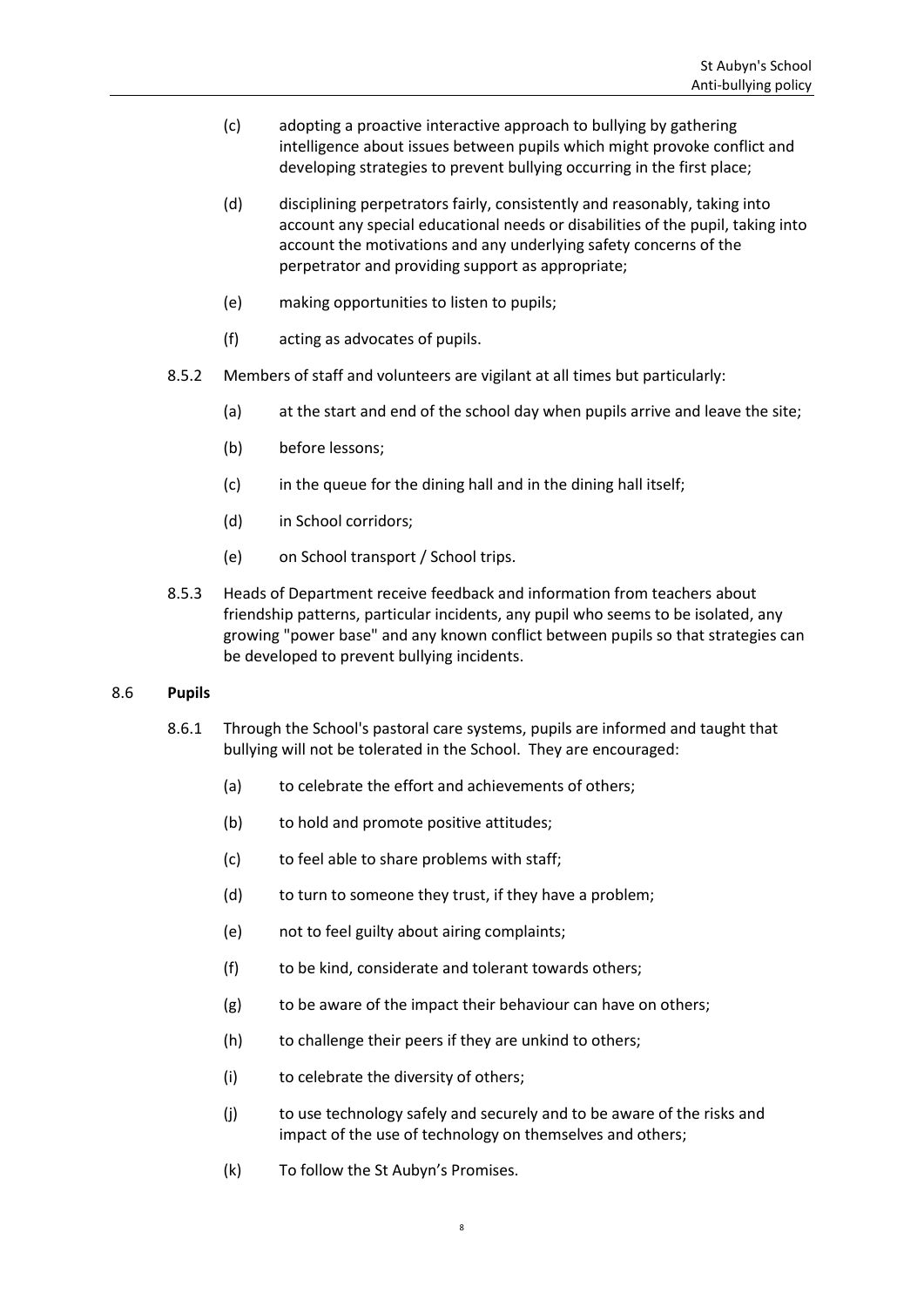- 8.6.2 Measures are taken throughout each year to educate pupils about bullying and this policy. These measures include:
	- (a) the PSHE and relationships education / relationships and sex education curriculum includes lessons on bullying;
	- (b) anti-bullying posters placed around the School;
	- (c) anti-bullying messages are given in assemblies;
	- (d) online safety is a key aspect of all areas of the curriculum. Parents are informed about online safety issues and the School's strategies to safeguard pupils through correspondence and. See the School's online safety policy for further information about the School's online safety strategy;
	- (e) the St Aubyn's Promises.
- 8.6.3 The School recognises that children with special educational needs and disabilities can face additional safeguarding challenges, including the potential to be disproportionately impacted by behaviours such as bullying, without outwardly showing any signs. The School will consider extra pastoral support for pupils with special educational needs and disabilities, as required.

#### 8.7 **Parents**

- 8.7.1 The School will take active measures to promote an anti-bullying culture and message to parents that bullying amongst pupils or towards staff will not be tolerated by the School.
- 8.7.2 The School also welcomes feedback from parents on the effectiveness of the School's preventative measures

#### <span id="page-9-0"></span>9 **Reporting concerns**

#### 9.1 **Pupils**

- 9.1.1 A pupil who is being bullied, or who is worried about another pupil being bullied, should tell someone without delay and can do so in several ways. He / She can:
	- (a) tell his / her parents, Form Tutor or any member of staff or volunteer at the School or responsible older pupil;
	- (b) contact Childline (0800 1111).

#### 9.2 **Parents**

9.2.1 Parents who are concerned that their child is being bullied should inform their child's Form Tutor without delay.

#### 9.3 **Staff**

- 9.3.1 A member of staff or volunteer who learns of alleged bullying behaviour should:
	- (a) respond quickly and sensitively by offering advice, support and reassurance to the alleged victim;
	- (b) listen carefully and keep an open mind;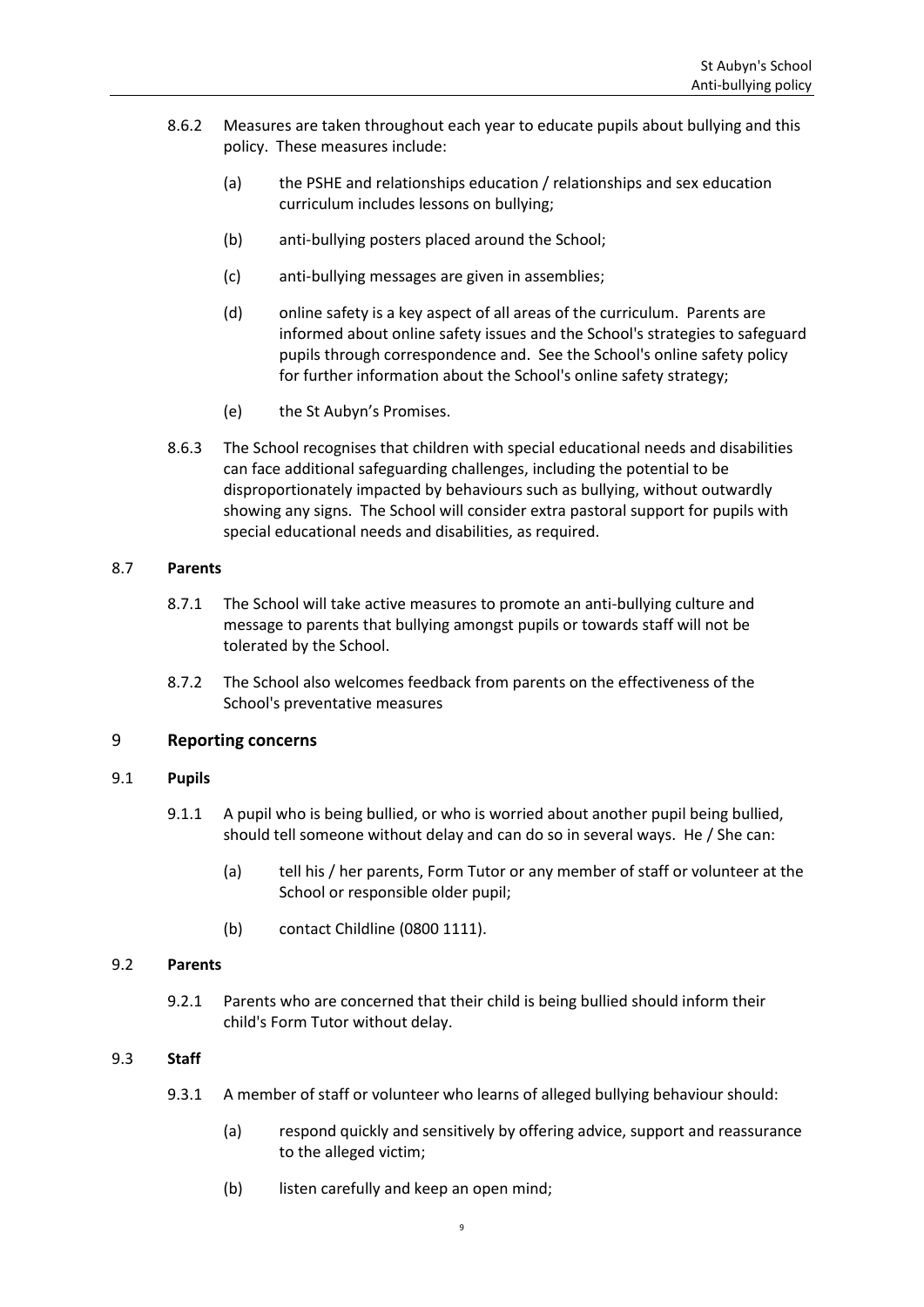- (c) not ask leading questions;
- (d) reassure the child but not give a guarantee of confidentiality;
- (e) report the allegation to the Head of Department as soon as possible;
- 9.3.2 The Head of Department must inform the Headmaster and contact the relevant Form Tutor to agree on a strategy for dealing with the matter.
- 9.3.3 If the alleged bullying behaviour raises a safeguarding concern, the matter should be reported in accordance with the School's safeguarding child protection policy before further investigation is carried out. In the case of bullying potentially involving harmful sexual behaviours, staff will follow guidance set out in Part 5 of KCSIE.
- 9.3.4 This policy focuses mainly on the bullying of pupils by pupils although it is recognised that a staff member could be a victim of and on occasion may be perceived to the perpetrator of bullying behaviour. The bullying of staff, whether by pupils, parents or other colleagues, is unacceptable. Staff members who are concerned about being bullied or harassed should refer to their line manager. Pupils and parents who feel that a member of staff is bullying should report this in accordance with the procedures set out in the Parental Concerns and Complaints Policy and Procedure available on the School website.

#### <span id="page-10-0"></span>10 **Why incidents might not be reported**

- 10.1 There are many reasons why a pupil who has suffered bullying may be reluctant to report it. He / She may become demoralised and may think, for example:
	- 10.1.1 it is telling tales;
	- 10.1.2 they won't believe me because the person I am complaining about is popular and I am not, and I will become even more unpopular;
	- 10.1.3 the things they are saying and doing are too embarrassing to discuss with an adult;
	- 10.1.4 it is all my fault anyway for being overweight / too studious etc;
	- 10.1.5 there are too many of them; there is nothing the staff can do;
	- 10.1.6 it will get back to my parents and they will think less of me;
	- 10.1.7 I will just try and toughen up and grow a thicker skin;
	- 10.1.8 I will lie low and not draw attention to myself;
	- 10.1.9 this is a normal part of growing up and going to school.
- 10.2 There are also reasons why a pupil who has witnessed or learned of bullying behaviour may not want to make a report. He / She may think:
	- 10.2.1 it is "grassing" and I will become unpopular;
	- 10.2.2 it is not my concern anyway;
	- 10.2.3 I don't like the victim and I would find it embarrassing to be associated with him / her.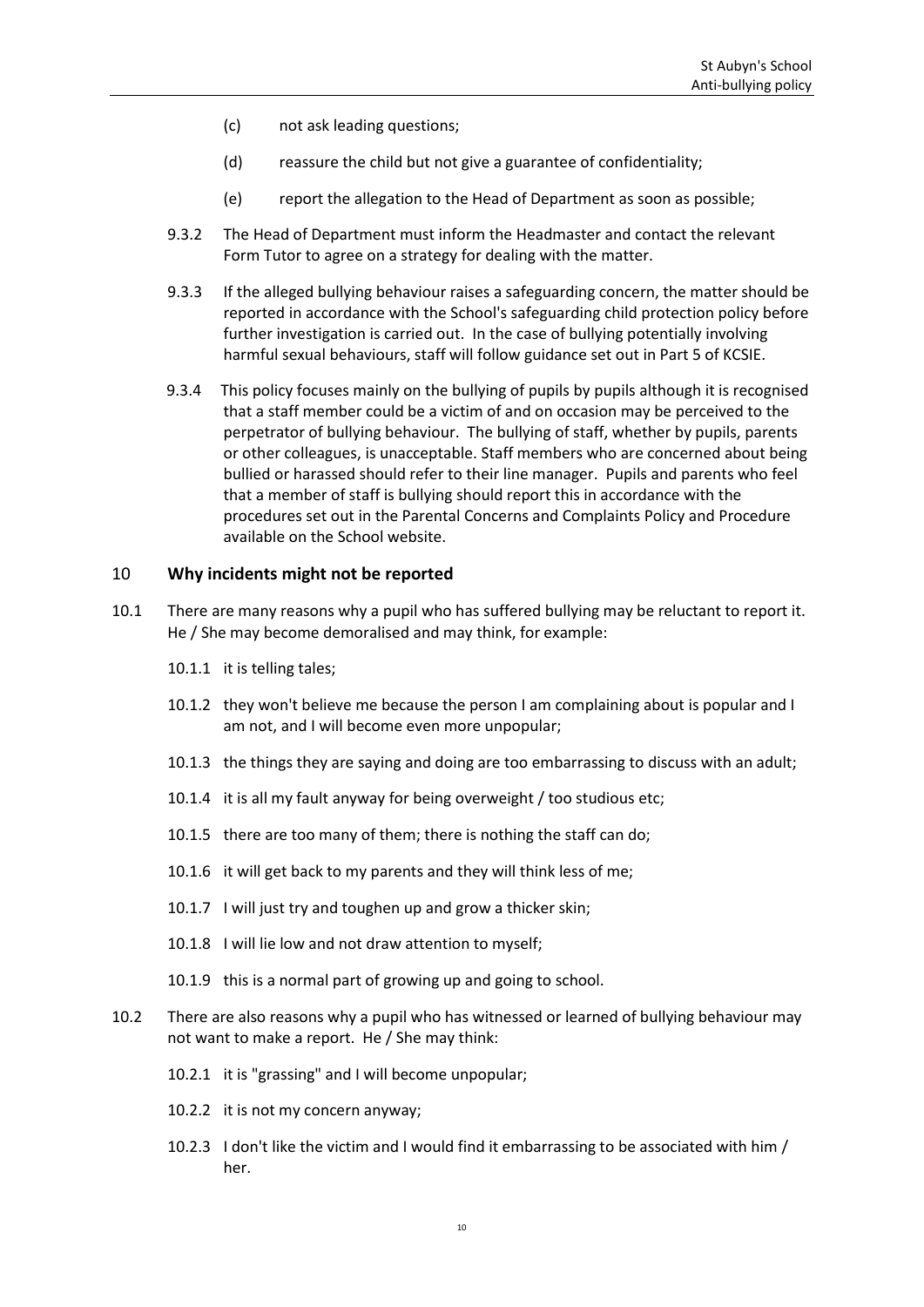- 10.3 Any of these responses would be contrary to our culture at the School. When we implement this policy we encourage every pupil (and their parents) to understand that:
	- 10.3.1 every complaint of bullying will be taken seriously;
	- 10.3.2 members of staff and volunteers will deal with a complaint correctly and effectively in accordance with their experience and the training they have received;
	- 10.3.3 there is a solution to nearly every problem of bullying;
	- 10.3.4 a pupil who complains will receive support and advice and in many cases the problem can be dealt with on a no-names basis;
	- 10.3.5 the primary aim will be for the bullying to cease, not the punishment of the bully unless this is necessary;
	- 10.3.6 we may need to support the bully as well so we can address the causes of bullying behaviour.

# <span id="page-11-0"></span>11 **Assessment of concerns**

- 11.1 A senior member of the pastoral team will normally see the victim and (unless the case is very serious) any witnesses without delay and form an initial view of the allegation. The assessment will consider:
	- 11.1.1 the nature of the incident(s): physical? sexual? verbal? exclusionary? etc
	- 11.1.2 is it a "one-off" incident involving an individual or a group?
	- 11.1.3 is it part of a pattern of behaviour by an individual or a group?
	- 11.1.4 has physical injury been caused?
	- 11.1.5 who should be informed: Headmaster? Parents? the School's Designated Safeguarding Lead? children's social care? the police?
	- 11.1.6 can the alleged bully be questioned without disclosing the victim's identity?
	- 11.1.7 what is the likely outcome if the allegation proves to be correct?
- 11.2 At this stage, the possible outcomes for an incident which is not too serious include:
	- 11.2.1 there has been a misunderstanding which can be explained sympathetically to the alleged victim with advice to the alleged bully; or
	- 11.2.2 the complaint is justified in whole or in part, and further action will be needed.
- 11.3 If at any stage the alleged bullying behaviour raises a safeguarding concern, the School's safeguarding child protection policy should be followed before further investigation is carried out. This will always be the case where sexting or other harmful sexual behaviours are involved. Where bullying allegedly involves youth produced sexual imagery, staff will not view or forward sexual imagery reported to them and will follow the School's policy on sexting as set out in Appendix 1 of the School's Safeguarding Child Protection Policy.
- 11.4 Otherwise, in cases where the Head of Department believes that serious bullying behaviour has occurred involving a pupil or has recurred after warnings have been given to the "bully" he / she will refer the matter to the Headmaster.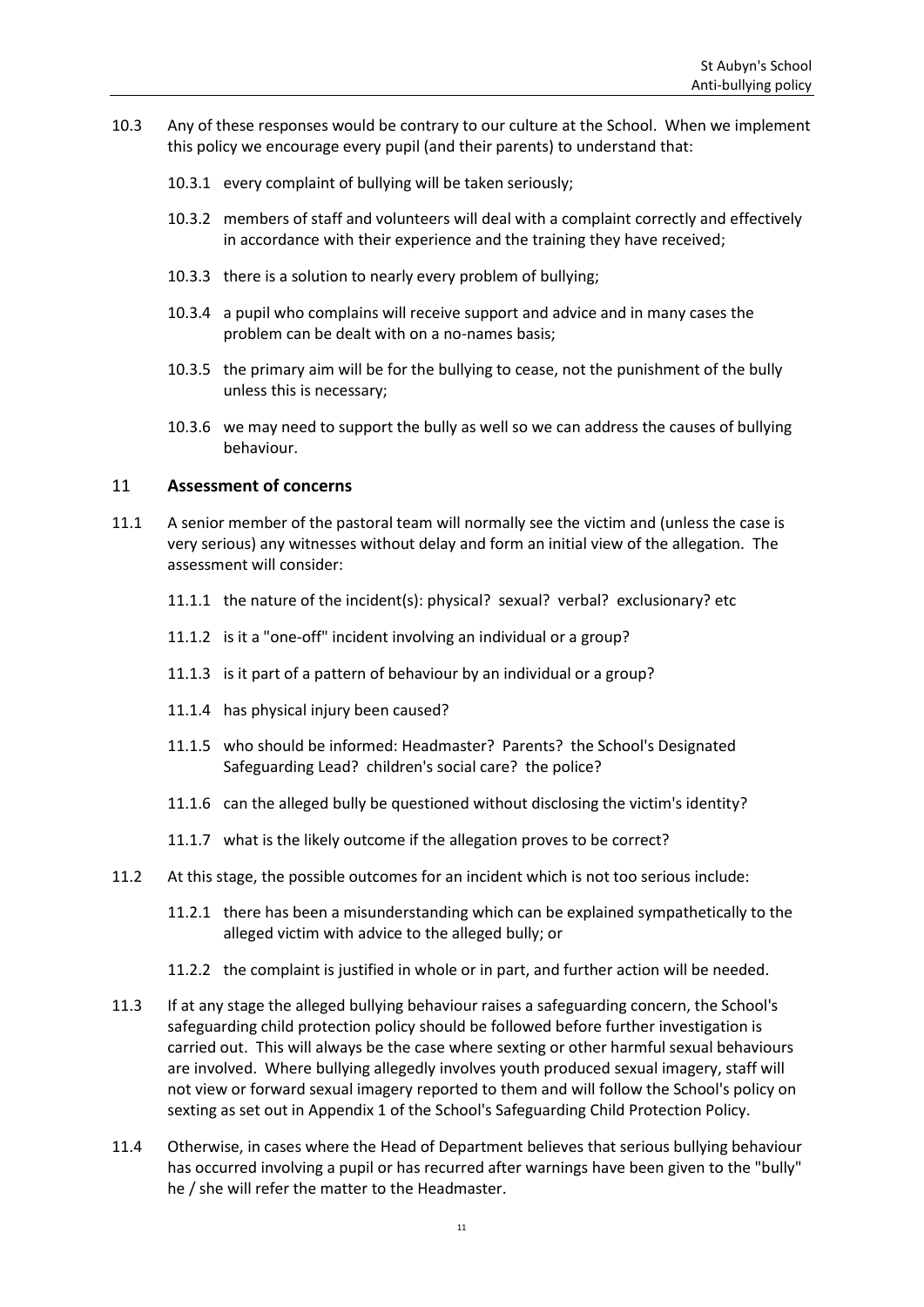- 11.5 A member of the pastoral team will:
	- 11.5.1 interview the alleged victim, bully and any witnesses separately, in order to establish the facts of the case. He / she may decide to ask another senior member of staff to be present; and
	- 11.5.2 send a summary of his / her findings to the Headmaster and other relevant staff.
- 11.6 Together with the Headmaster, the Head of Department will decide on the action to be taken in accordance with this policy.
- 11.7 The Head of Department will notify the parents of the victim and bully giving them details of the case and the action being taken. Such action may include further investigation and action in accordance with the School's behaviour and discipline policy.

#### <span id="page-12-0"></span>12 **Response to concerns**

- 12.1 When a complaint of bullying behaviour is upheld, the range of responses may include one or more of the following:
	- 12.1.1 consideration as to whether the bullying incident should be addressed as a safeguarding concern and if so, the School's safeguarding child protection policy will be followed;
	- 12.1.2 advice and support for the victim and, where appropriate, establishing a course of action to help the victim, including support from external services where appropriate;
	- 12.1.3 advice and support to the bully in trying to change his / her behaviour. This may include clear instructions and a warning or final warning;
	- 12.1.4 consideration of the motivation behind the bullying behaviour and whether external services should be used to tackle any underlying issues of the bully which contributed to the bullying behaviour. If these considerations give rise to safeguarding concerns relating to the bullying, the School's child protection procedures will be followed;
	- 12.1.5 a supervised meeting between the bully and the victim to discuss their differences and the ways in which they may be able to avoid future conflict (only with the victim's express agreement);
	- 12.1.6 a disciplinary sanction against the bully, in accordance with the School's behaviour and discipline policy. In a very serious case or a case of persistent bullying, a pupil may be required to leave the School permanently in accordance with the School's behaviour and discipline policy. Any disciplinary action will be applied fairly, consistently and reasonably, taking into account any special educational needs or disabilities and the needs of vulnerable pupils;
	- 12.1.7 action to break up a "power base";
	- 12.1.8 confiscation of mobile electronic devices, increased monitoring procedures or limiting access to the School's internet and email facilities if cyberbullying (see also the School's acceptable use policy for pupils);
	- 12.1.9 involving children's social care or the police;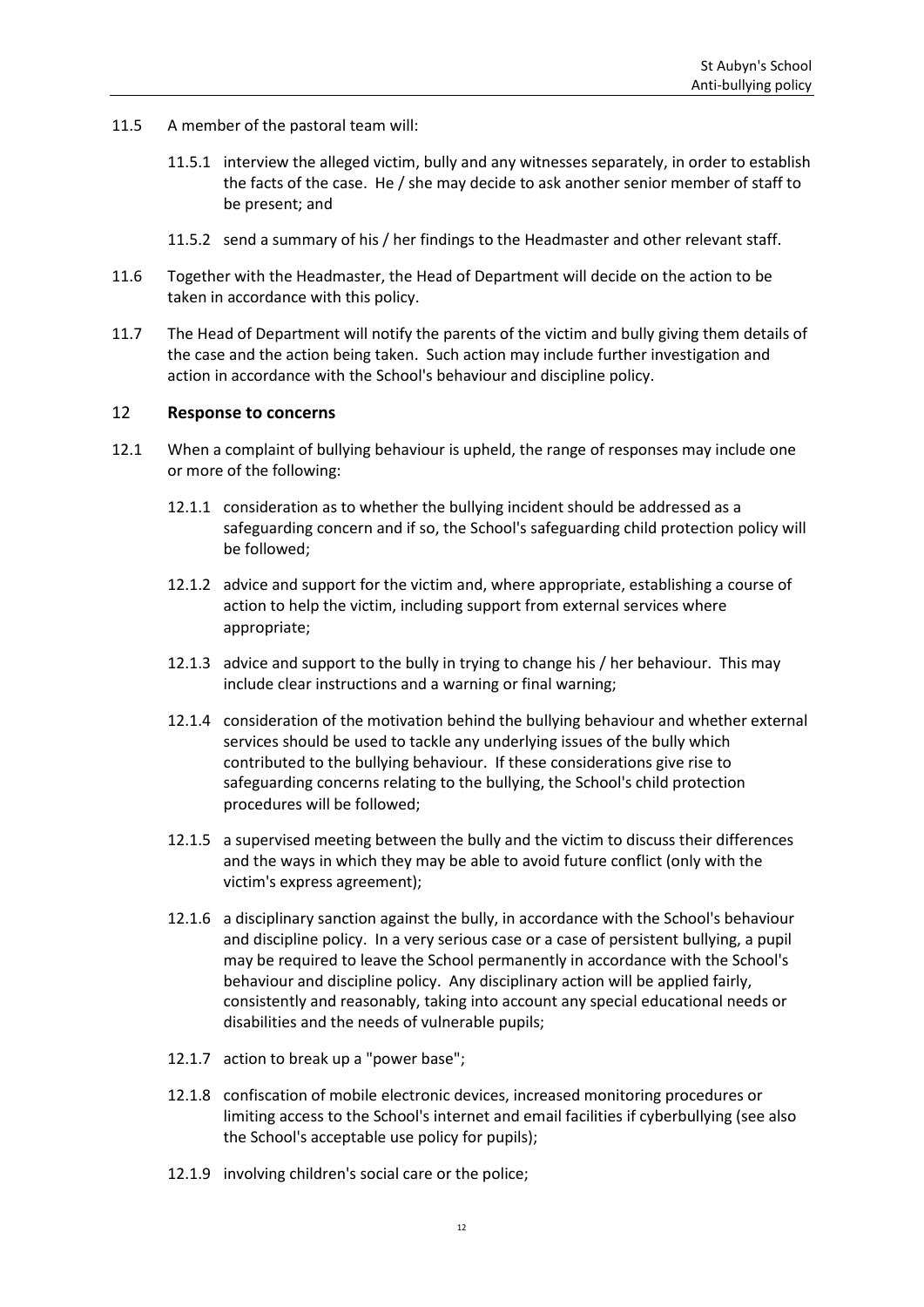- 12.1.10 notifying the parents of one or both pupils about the case and the action which has been taken;
- 12.1.11 such other action as may appear to the Headmaster to be appropriate.
- 12.2 The position should be monitored for as long as necessary thereafter. Action may include:
	- 12.2.1 sharing information with some or all colleagues and with pupils so that they may be alert to the need to monitor certain pupils closely;
	- 12.2.2 ongoing counselling and support;
	- 12.2.3 vigilance;
	- 12.2.4 mentioning the incident at meetings of staff;
	- 12.2.5 reviewing vulnerable individuals and areas of the School.

# <span id="page-13-0"></span>13 **Supporting those severely impacted by bullying**

- 13.1 The School recognises that removing bullied pupils from school is disruptive and can make it difficult to reintegrate. The School understands in some circumstances, however, the consequences of being bullied may have had a severe impact on a pupil's social, emotional or mental health and may have impacted seriously on a pupil's ability to learn.
- 13.2 The School will do all that is reasonably possible to ensure bullied pupils continue to attend school and maintain their educational progression by putting in place proportionate short term alternative on-site provision plans where necessary.
- 13.3 If the pupil is considered to have significantly greater difficulty learning than the majority of those the same age because of the impact of the bullying, the School will consider whether the pupil will benefit from being assessed for special educational needs.

#### <span id="page-13-1"></span>14 **Training**

#### 14.1 **Staff**

- 14.1.1 The School ensures that regular guidance and training is arranged on induction and at regular intervals thereafter so that staff and volunteers understand what is expected of them by this policy and have the necessary knowledge and skills to carry out their roles especially:
	- (a) having an understanding of the groups who may be more vulnerable to bullying;
	- (b) awareness of the risk and indications of bullying, and how to deal with cases;
	- (c) counselling skills (including bereavement);
	- (d) awareness of the risks of peer-on-peer abuse including sexual violence and sexual harassment and how bullying may give rise to safeguarding concerns.
- 14.1.2 The level and frequency of training depends on role of the individual member of staff.
- 14.1.3 The School maintains written records of all staff training.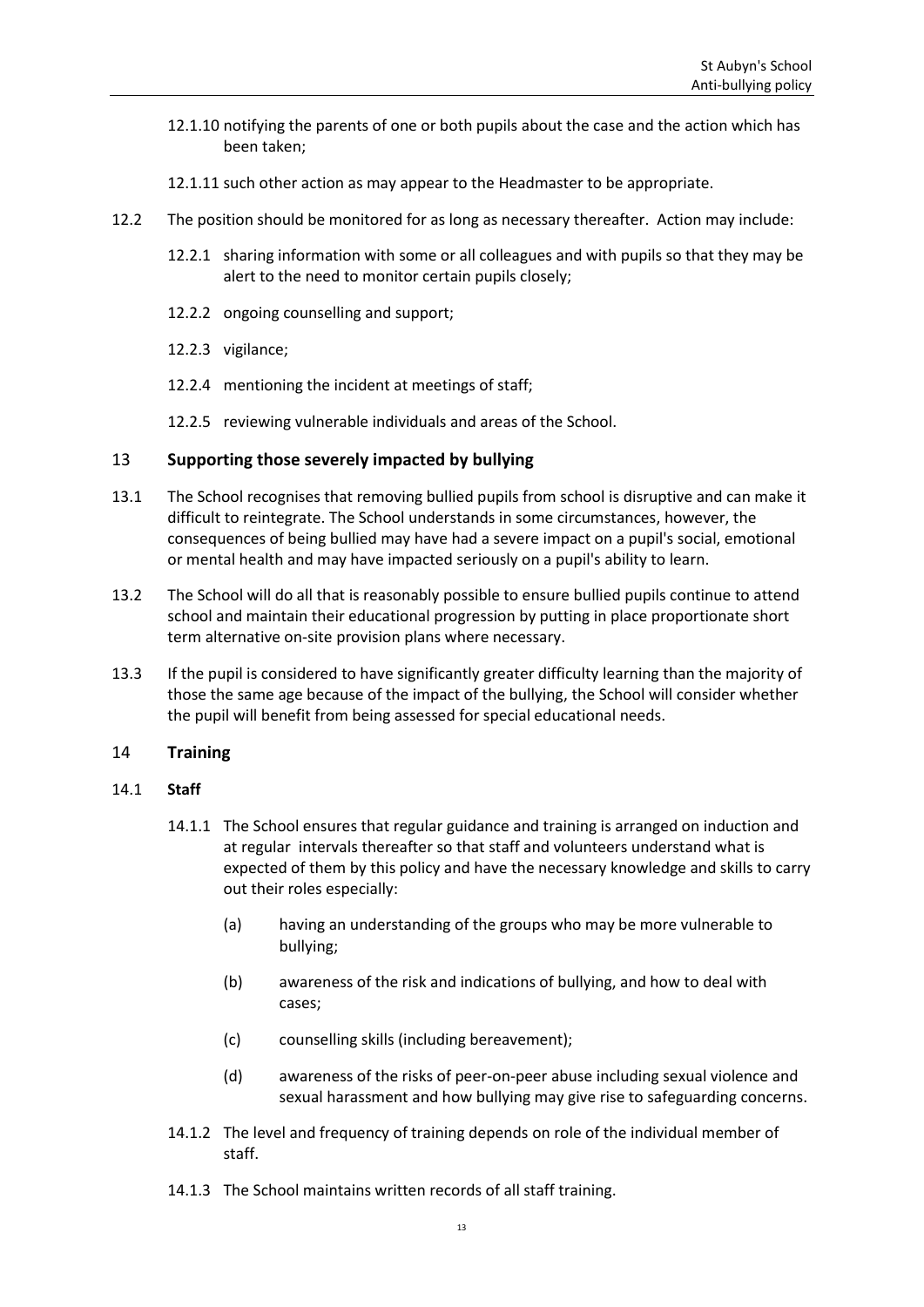# 14.2 **Pupils**

14.2.1 We emphasise with older pupils the role which is expected of them in setting a good example and being helpful to younger pupils and each other.

#### <span id="page-14-0"></span>15 **Risk assessment**

- 15.1 Where a concern about a pupil's welfare is identified, the risks to that pupil's welfare will be assessed and appropriate action will be taken to reduce the risks identified.
- 15.2 The format of risk assessment may vary and may be included as part of the School's overall response to a welfare issue, including the use of individual pupil welfare plans (such as behaviour, healthcare and education plans, as appropriate). Regardless of the form used, the School's approach to promoting pupil welfare will be systematic and pupil focused.
- 15.3 The Bursar has overall responsibility for ensuring that matters which affect pupil welfare are adequately risk assessed and for ensuring that the relevant findings are implemented, monitored and evaluated.

# <span id="page-14-1"></span>16 **Record keeping**

- 16.1 All records created in accordance with this policy are managed in accordance with the School's policies that apply to the retention and destruction of records.
- 16.2 School staff maintain records of the welfare and development of individual pupils. Every complaint or report of bullying is recorded centrally and monitored to enable patterns to be identified, both in relation to individual pupils and across the school as a whole and to evaluate the effectiveness of the School's approach.
- 16.3 The Headmaster will maintain a centralised record of all allegations or reports of bullying, including details of those involved and the action taken.
- 16.4 The Headmaster will monitor the centralised record of bullying incidents on a regular basis to identify patterns in behaviour and the effectiveness of the School's anti-bullying procedures.
- 16.5 The records created in accordance with this policy may contain personal data. The School has a number of privacy notices which explain how the School will use personal data about pupils and parents. The privacy notices are published on the School's website. In addition, staff must ensure that they follow the School's data protection policies and procedures when handling personal data created in connection with this policy. This includes the School's data protection policy.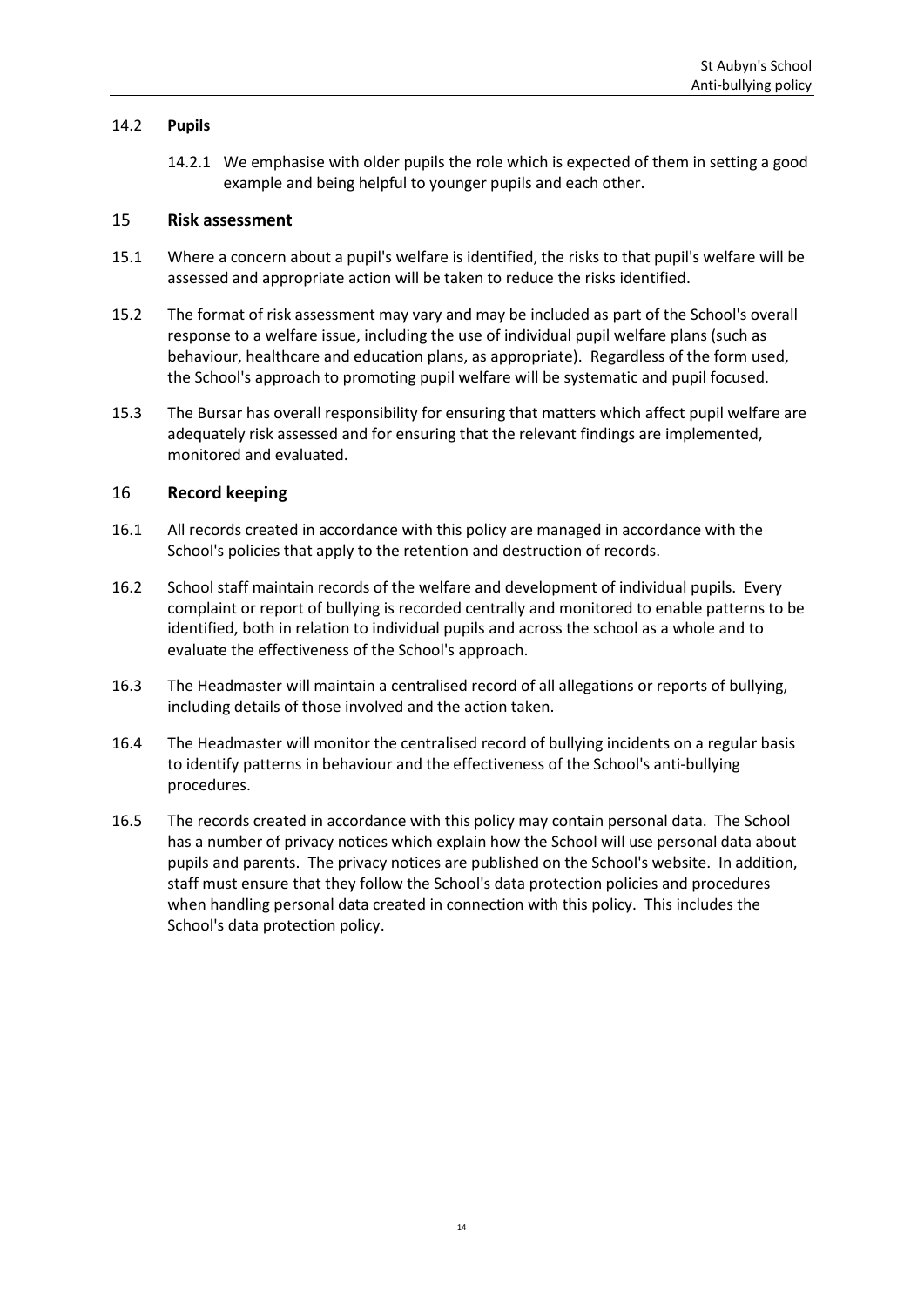# <span id="page-15-0"></span>**Appendix 1 Cyberbullying: guidance for pupils**

- 1 Cyberbullying is bullying that takes place using technology.
- 2 Pupils should remember the following:
	- 2.1 use the security settings when using technology;
	- 2.2 regularly change your password and keep it private;
	- 2.3 always respect others be careful what you say online and what images you send;
	- 2.4 think before you send whatever you send can be made public very quickly and could stay online forever;
	- 2.5 if you or someone you know are being cyberbullied, **tell someone**. You have the right not to be harassed or bullied online. Tell an adult you trust - your parents, any member of staff or volunteer, or a helpline such as ChildLine on 0800 1111;
	- 2.6 don't retaliate or reply online;
	- 2.7 save the evidence learn how to keep records of offending messages, pictures or online conversations. Ask someone if you are unsure how to do this. This will help to show what is happening and can be used by the School to investigate the matter;
	- 2.8 block the bully. Most social media websites and online or mobile services allow you block someone who is behaving badly;
	- 2.9 don't do nothing if you see cyberbullying going on, support the victim and report the bullying.
- 3 You may find the following websites helpful:
	- 3.1 <http://www.childnet.com/young-people>
	- 3.2 <https://www.thinkuknow.co.uk/>
	- 3.3 <https://www.childline.org.uk/Explore/Bullying/Pages/online-bullying.aspx>
	- 3.4 <https://www.saferinternet.org.uk/advice-centre/young-people>
	- 3.5 <https://www.disrespectnobody.co.uk/>
	- 3.6 [http://www.safetynetkids.org.uk](http://www.safetynetkids.org.uk/)
	- 3.7 <https://www.childnet.com/resources/smartie-the-penguin>
	- 3.8 <https://www.ceop.police.uk/Safety-Centre/How-can-CEOP-help-me-YP/>
	- 3.9 https://www.bbc.com/ownit
- 4 Please see the School's acceptable use policy for pupils which sets out the School rules about the use of technology including mobile electronic devices. Internet safety measures including use of filters and monitoring of usage and mobile technology are set out in the School's Online Safety Policy and/or Acceptable Use Policy.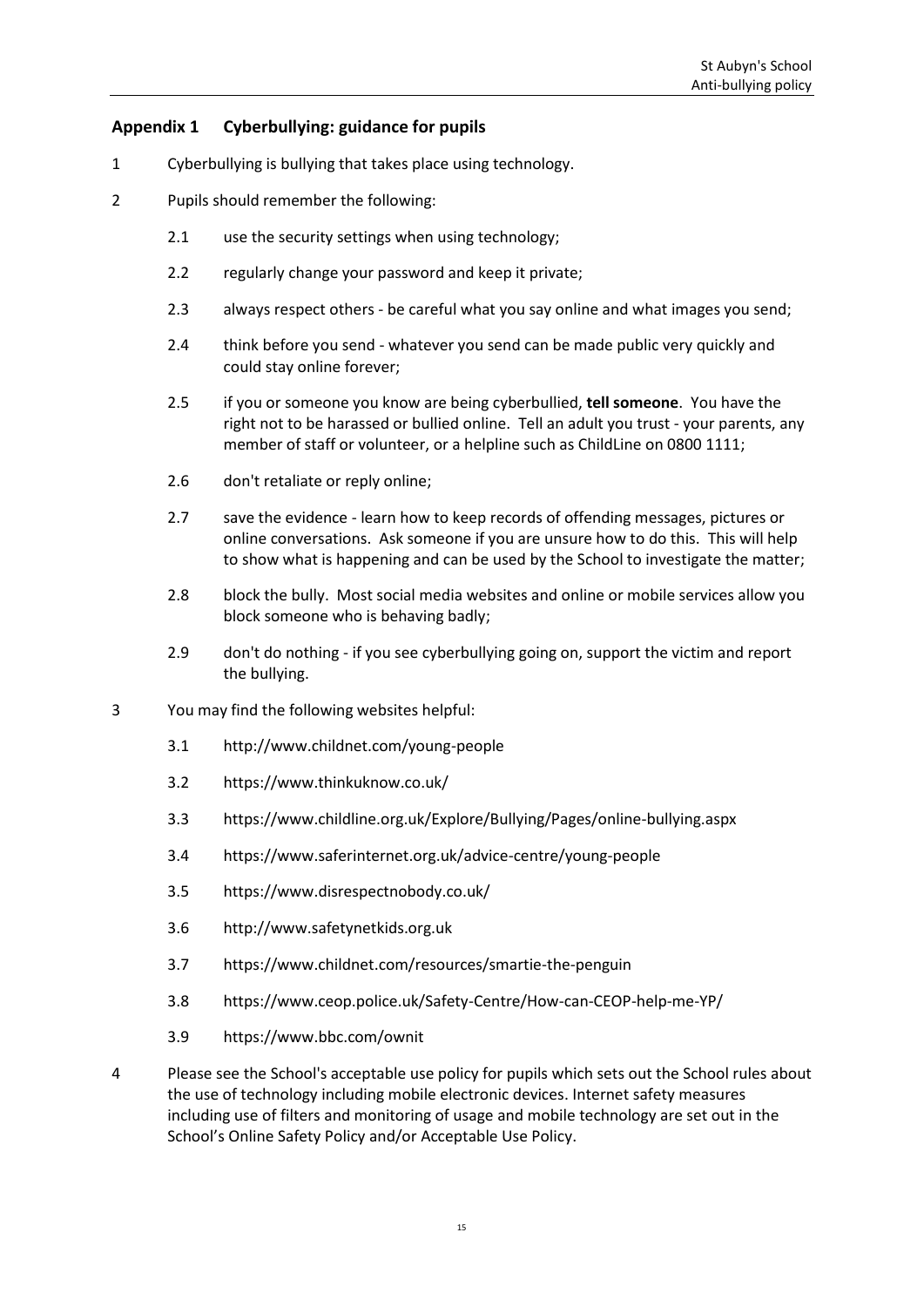# **Addendum**

# **Procedures for dealing with reported bullying**

If an incident of bullying is reported, the following procedures are adopted:

- The member of staff to whom it was reported or who first discovers the situation, will control the situation, reassure and support the pupils involved.
- He/she will inform an appropriate member of the pastoral team as soon as possible.
- The targeted pupil/s will be interviewed on his/her own and asked to write an account of events. If the child is too young to write, the member of staff will note his/her account. It will be made clear to him/her why revenge is inappropriate. He/she will be offered support to develop a strategy to help him or herself.
- The alleged bully, together with all others who were involved, will be interviewed individually and asked to write an immediate account of events. Again, a member of staff will note the accounts of our youngest pupils.
- The Head of Department will decide whether there is evidence of bullying.
- If no bullying is found, the Head of Department will inform the parents involved.
- In cases of bullying, it will be made clear why the bully's behaviour was inappropriate and caused distress. He/she will be offered guidance on modifying his or her behaviour, together with any appropriate disciplinary sanctions as set out in the school's Behaviour Management Policy.
- The parents/guardians of all parties should be informed and invited into school to discuss the matter. Their support should be sought.
- A way forward, including disciplinary sanctions and counselling, should be agreed. This should recognise that suitable support is needed both for children who are being bullied and for pupils who bully others, as well as dealing with appropriate disciplinary measures in accordance with the school's Behaviour Management Policy.
- A meeting involving all the parties, with close staff supervision, may, or may not, be helpful in developing a strategy for all concerned to close the episode.
- A monitoring and review strategy will be put in place.
- The incident should be recorded on CPOMS and the final outcome of the case must be stated.
- In very serious cases, and only after the Headmaster has been involved, it may be necessary to make a report to the Police or to the Social Services. However, it is the policy of the school to attempt to resolve such issues internally under the school's own disciplinary